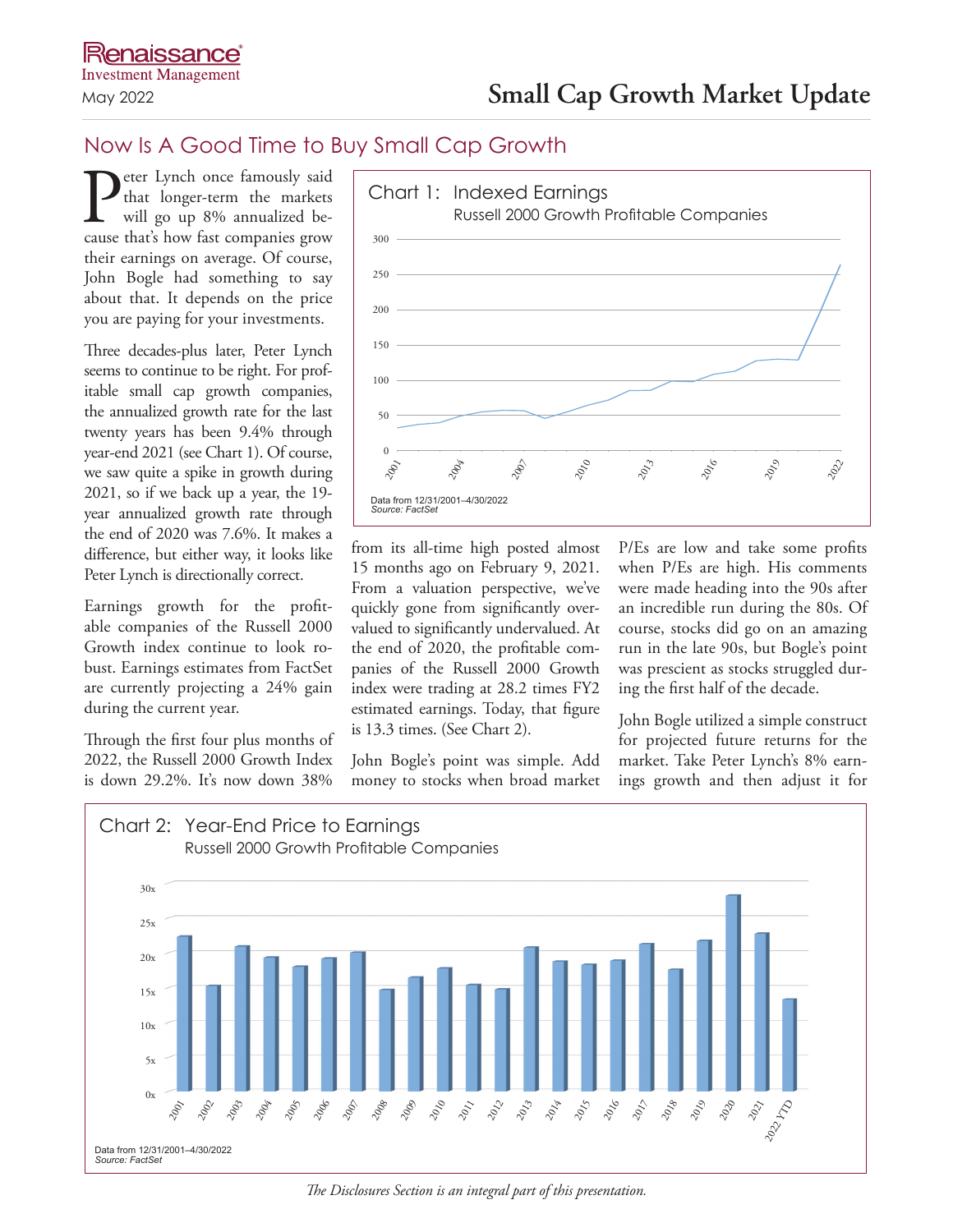what he thought the change in P/E would be. A more statistically pure way of doing this math is a binomial regression using annual year-end P/Es for the market and subsequent five-year returns.

Using such a construct, for the profitable companies of the Russell 2000 Growth index, we get an intercept of 47.9% and a slope of -2.15%. These slopes and intercepts were calculated off of 15 years of P/E data from year-end 2001 through year-end 2016 and five-year returns starting with year-end 2001 and ending with the five-year return starting on 12/31/2016.

So, with the P/E of the profitable companies of the Russell 2000 Growth index sitting at 13.3 times fiscal year two estimated earnings, what does this formula suggest for forward returns? Let's apply the formula:

Five year forward annualized returns =  $47.9\% + (13.3 X - 2.15\%) = 19.4\%$ .

Of course, it's ridiculous to think that the future five years forward can be predicted by a binomial regression. We think earnings growth will be slower than average over the next five years. However, there is decades worth of market research that suggests buying stocks after a large sell-off is rewarding. We've had a large sell-off in small cap growth stocks. And this to me, looks like a good entry point. Some simple math supports that thesis. We're not as optimistic as the math suggests, but our outlook from here is definitely constructive. We would not be at all surprised by double-digit annualized returns over the next five years from here.

Raymond James put out this graphic two weeks ago:



The bars represent how expensive or cheap each style box is for the U.S. markets relative to their own history over the last 20 years. A tall bar indicates that segment of the market is expensive, and a short bar indicates that it is cheap.

This is fascinating stuff. Basically, all large cap styles are expensive (value, core, and growth) while all midcap and small cap styles are cheap. Their math suggests that the profitable companies of the Russell 2000 Growth index are currently in the 18th percentile. Their analysis supports our conclusion but also adds some needed broader perspective. Not all asset classes are cheap.

Now is a good time to add to your small cap growth positions. If you do not have an investment in small cap growth, please feel free to contact us. We can help you with that.

If you would like to learn more about Renaissance's Small Cap Growth Strategy, please contact Mary Meiners, Director of Client Services (mcm@reninv.com, 513-723-4554), or Paul Radomski, Lead Portfolio Manager for our Small Cap Growth Strategy (par@reninv.com, 513-607-3496).